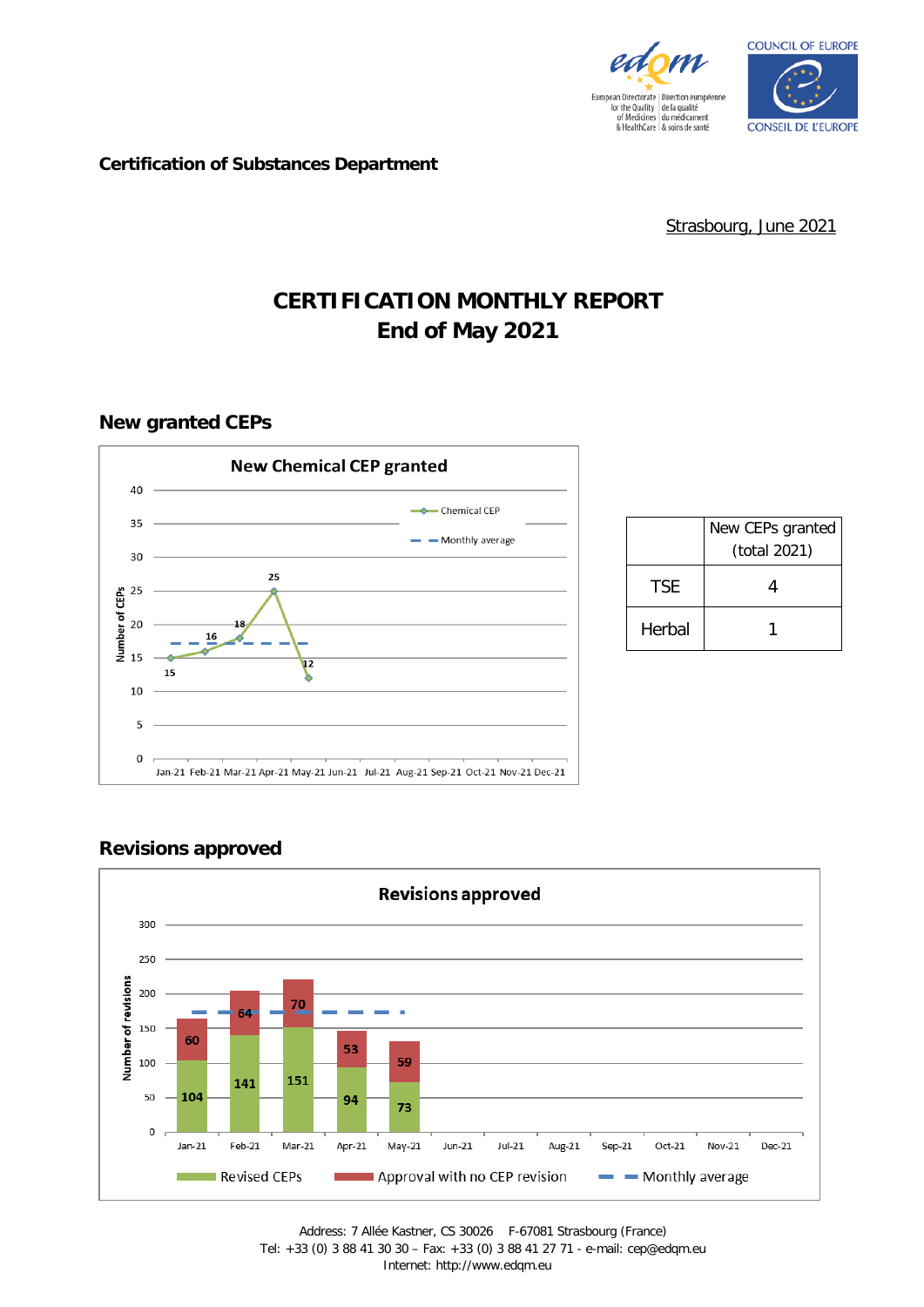# **Time for treatment (rate of dossiers treated in time for chemical applications)**



#### **Inspections**



The real-time remote inspection pilot phase is continuing with one more inspection in May 2021. The EDQM continues to work mainly with distant assessments and exchange of information with international partners.